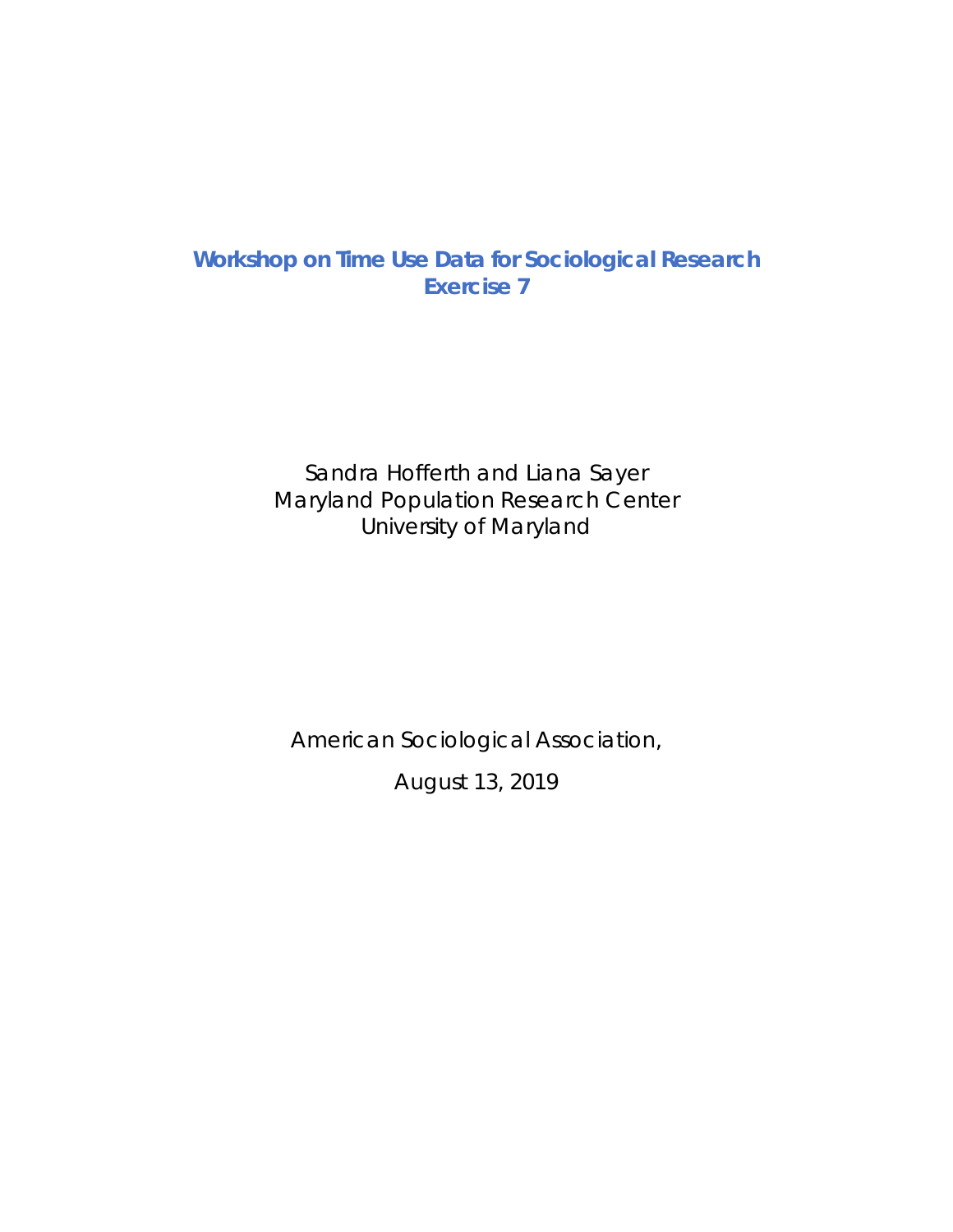## **Exercise 7: Estimates of Time Spent in Physical Activity in ATUS Well-being Module**

With time use data, physical activity can be defined in several ways. We will create different measures of physical activity and see how sensitive the measurement is to the patterns we observe in the data. Your objective in this exercise is to create time use variables from the ATUS activitylevel data, to consider different ways to measure physical activity in the ATUS, and to explore associations between BMI, health, and physical activity.

The **first step** in the process is to create a dataset that contains only the respondents who participated in the Eating and Health Module of the ATUS (*hint*: use the module selection on the samples page to identify the years (6) in which the module was fielded). Make sure to include in your extract the BMI and general health status variables along with the appropriate weight to use when analyzing Eating and Health Module data (EHWT). Because we're going to create time use variables from the activity-level data, make sure your extract is hierarchical and you choose the necessary variables to construct time use variables based on mode of transportation, activity, and MET values associated with activities. The time use variables you should create are:

- 1. Time spent in exercise (ACTIVITY=130100)
- 2. Time spent walking or biking as a mode of transportation (WHERE=232 or 235)
- 3. Time spent in walking or biking as exercise
- 4. Time spent in moderate activities (METVALUE $>=$ 3 & METVALUE $<$ 6)
- 5. Time spent in vigorous activities (METVALUE>=6 & METVALUE<999)
- 6. Time spent in moderate or vigorous activities

The **second step** is to create a person-level file. First, recode the BMI and general health status variables. BMI should be coded into five categories (underweight [low-18], normal [19-24], overweight [25-29], obese [30-39], extreme obesity [40+]) and don't forget to set the missing data to missing. For general health status, set the missing data to missing. Second, create the time use variables and merge the time use variables from the activity-level file with the person-level data.

The **third step** is to generate mean minutes of each type of physical activity by BMI and general health status and populate Table 14. Don't forget to use EHWT rather than WT06 since you're using variables collected as part of the Eating and Health Module.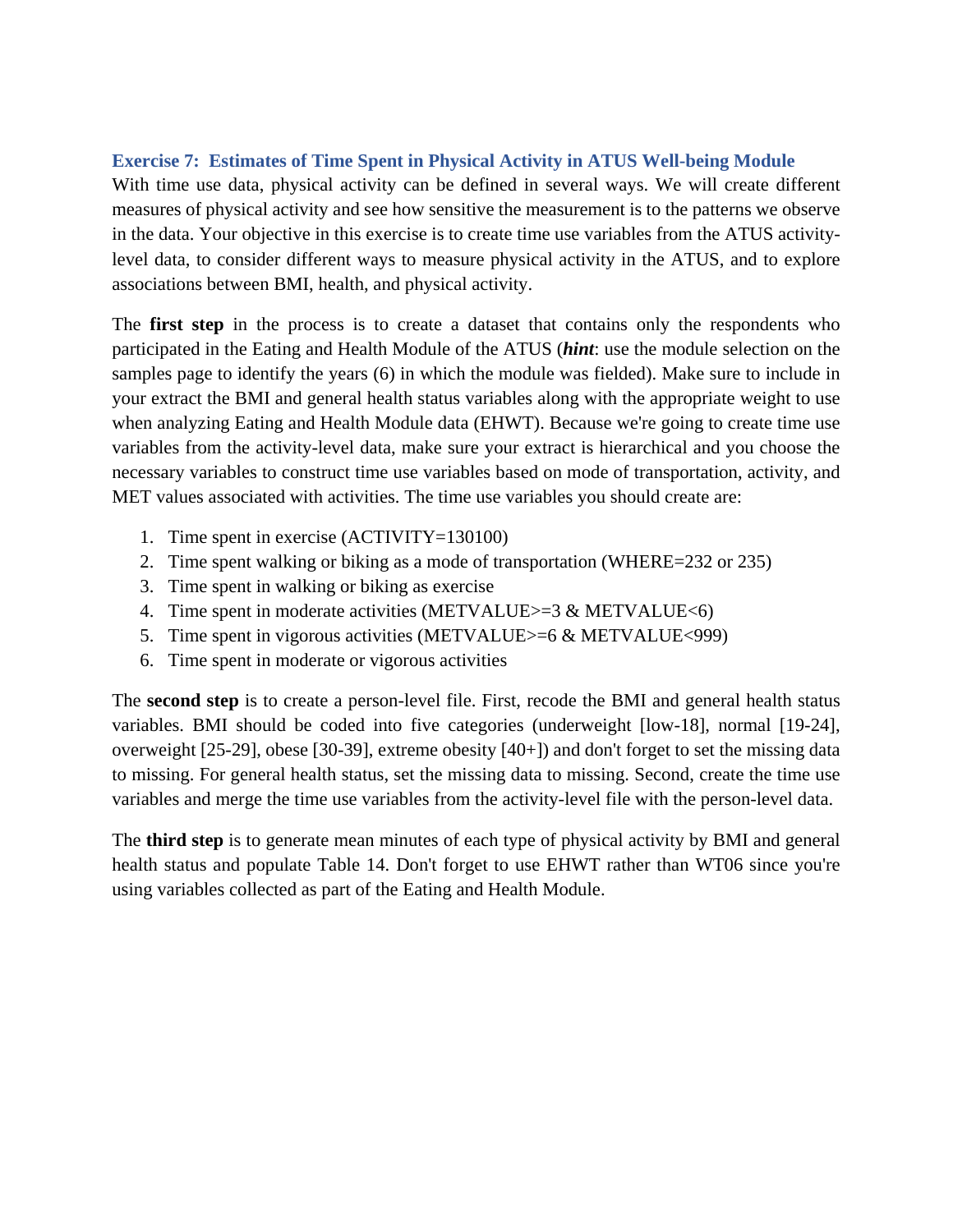Exercise 7\_codes. Estimates of Time spent in physical activity in ATUS wellbeing module

#### **A. SAS syntax**

**Separate data into person and activity records, create new activities, and remerge files** 

```
data ipums.act; 
  set IPUMS.atus 00021;
if rectype ne 3 then delete; 
run; 
data ipums.resp; 
  set ipums.atus_00021; 
  if rectype ne 2 then delete; 
  run; 
data ipums.actsum; 
   set ipums.act; 
   by caseid; 
   retain modact vigact modvigact totact; 
   if first.caseid then do; 
    modact = 0;vigact = 0;
      modvigact = 0;totact = 0; end; 
       if 3 <= metvalue < 6 then modact + duration; 
     if 6 <= metvalue < 900 then vigact + duration; 
       if 3 <= metvalue < 900 then modvigact + duration; 
       totact + duration; 
       if last.caseid then output ipums.actsum; 
       keep caseid modact vigact modvigact totact; 
run; 
   proc means;
     var modact vigact modvigact totact; 
run; 
*/ 
proc sort data = ipums.actsum; 
   by caseid; 
   run; 
   proc sort data = ipums.resp; 
   by caseid; 
   run; 
   data ipums.respact; 
   merge ipums.resp ipums.actsum; 
   by caseid; 
   run;
```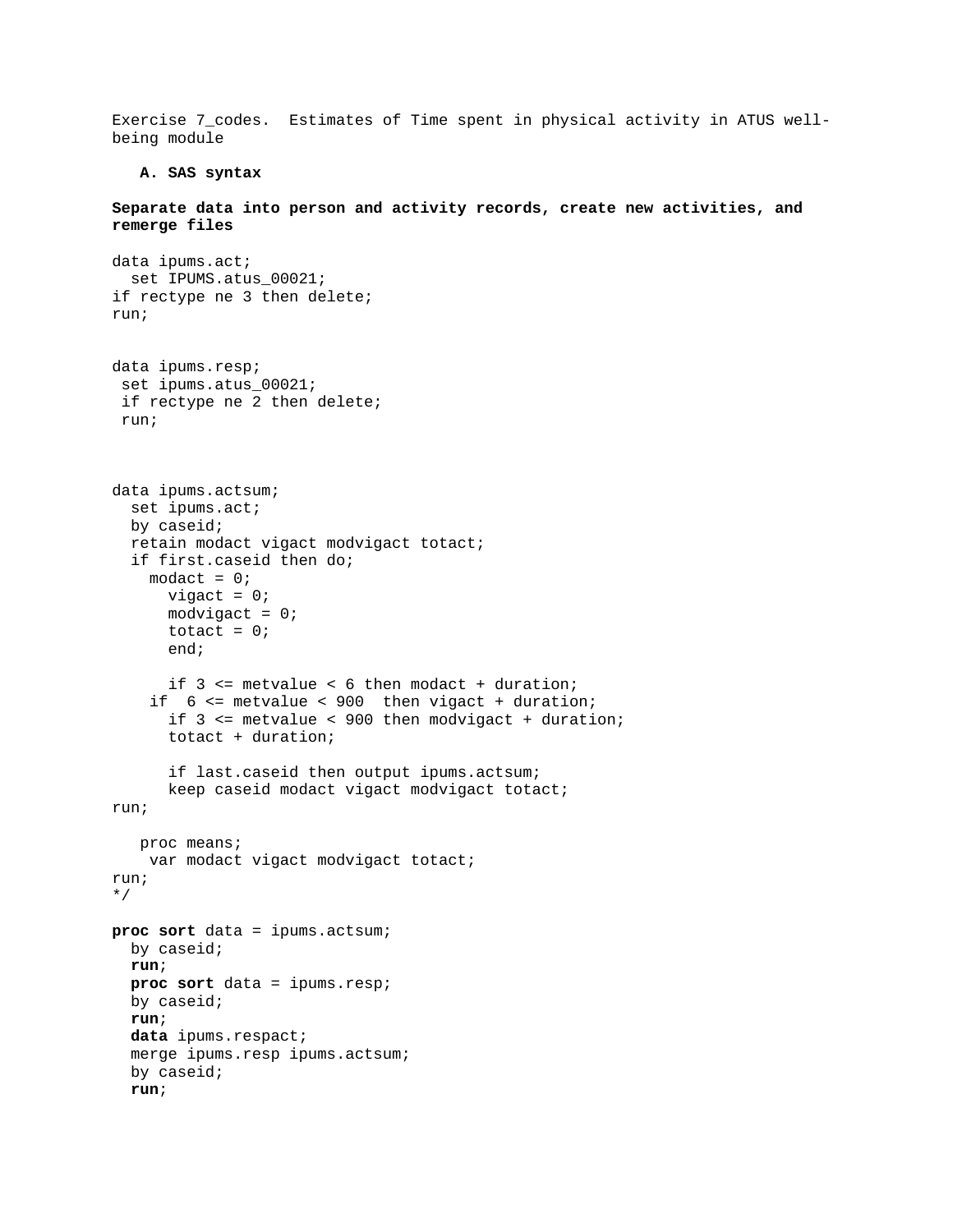```
Recode variables and Produce tables 
data temp; 
   set IPUMS.respact; 
   if genhealth>5 then genhealth=.; 
   twalkbike = sum (walkbike_nottrans, walkbike_trans); 
              if 10 < BMI < 19 then bmicat = 1; 
         else if 18 < bmi < 25 then bmicat = 2; 
             else if 24 < bmi < 30 then bmicat = 3; 
             else if 29 < BMI < 40 then bmicat = 4; 
             else if 39 < bmi < 999 then bmicat = 5; 
             else bmicat = .; 
*exercise_tot = exercise_tot; 
proc means; 
var bmicat genhealth exercise_tot walkbike_nottrans walkbike_trans modact 
vigact modvigact; 
weight ehwt; 
        run; 
proc sort; 
       by bmicat;
   proc means; 
         var exercise_tot walkbike_nottrans walkbike_trans modact vigact 
modvigact; 
             weight ehwt; 
 by bmicat;
      run; 
proc sort; 
        by genhealth; 
      proc means; 
var exercise_tot walkbike_nottrans walkbike_trans modact vigact modvigact; 
       weight ehwt; 
         by genhealth; 
             run;
```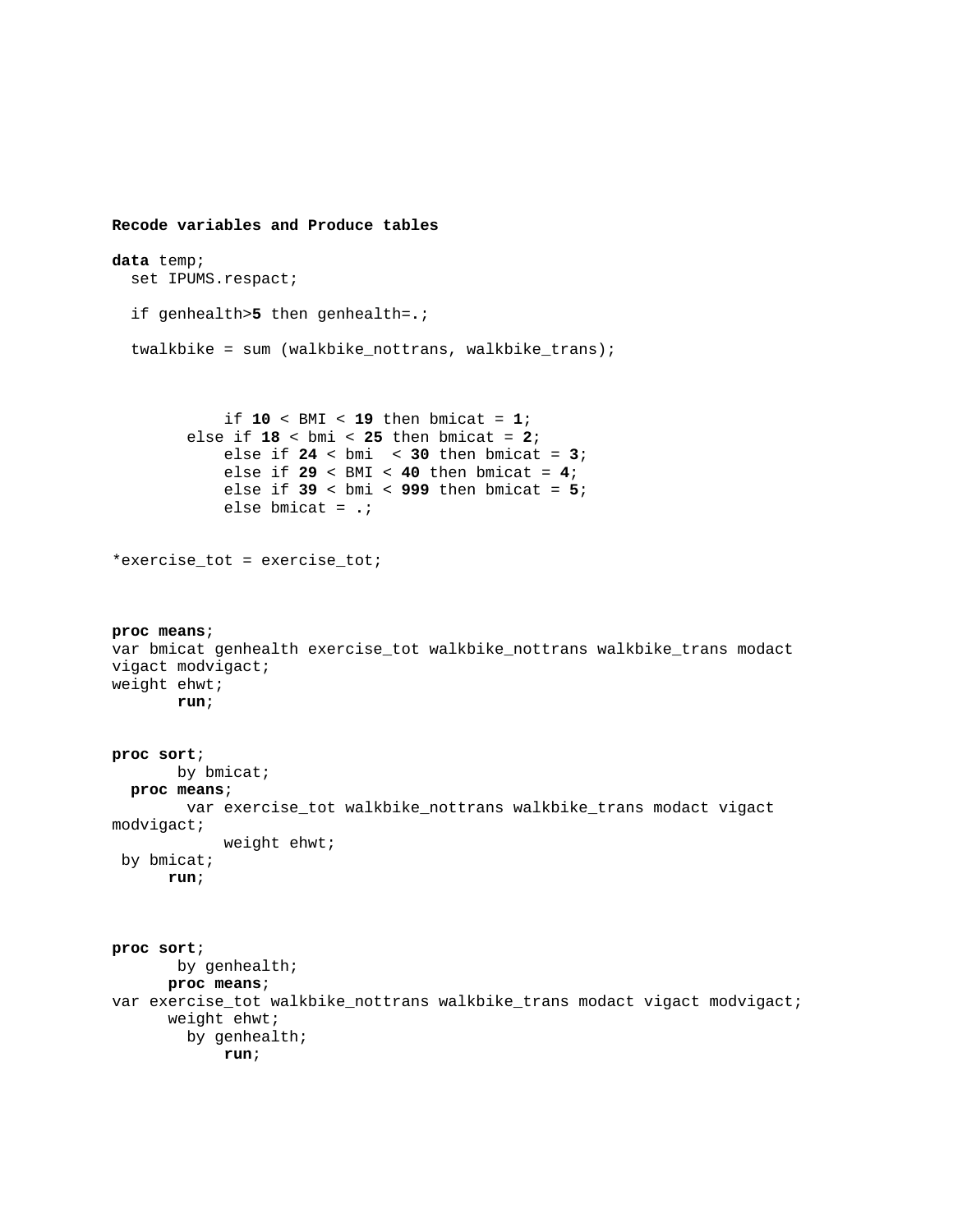### **B. Stata syntax**

/\*1. run extract\*/ quietly do atus\_00451.do; save extract\_hier.dta, replace;

/\*2. activity data\*/ keep if rectype==3;

/\*keep only activity-level variables\*/ keep caseid actline duration where activity metvalue;

/\*flag activities of interest\*/ gen onlyex=duration if (activity $>130000 \& \text{activity} < 130200$ ); gen \_onlywkbk=duration if (where==232 | where==235); gen wkbkex=duration if (where==232 | where==235) | (activity>=130000 & activity<130200); gen \_modmet=duration if metvalue $>=$ 3  $\&$  metvalue $<$ 6; gen vigmet=duration if metvalue $>=6 \& \text{metvalue} < 999$ ; gen \_anymet=duration if metvalue $>=$ 3 & metvalue $<$ 999;

```
/*summarize time during activities of interest*/ 
egen onlyex=sum(_onlyex),by(caseid);
egen onlywkbk=sum(_onlywkbk),by(caseid); 
egen wkbkex=sum(_wkbkex),by(caseid); 
egen modmet=sum(_modmet),by(caseid);
egen vigmet=sum(_vigmet),by(caseid);
egen anymet=sum(_anymet),by(caseid);
```
/\*retain only the first activity record and variables for merging with the person record\*/ keep if actline==1; keep caseid actline onlyex onlywkbk wkbkex modmet vigmet anymet;

sort caseid; save activity.dta, replace;

/\*2. person variables\*/ clear; use extract\_hier.dta;

/\*keep only person-level data\*/ keep if rectype==2;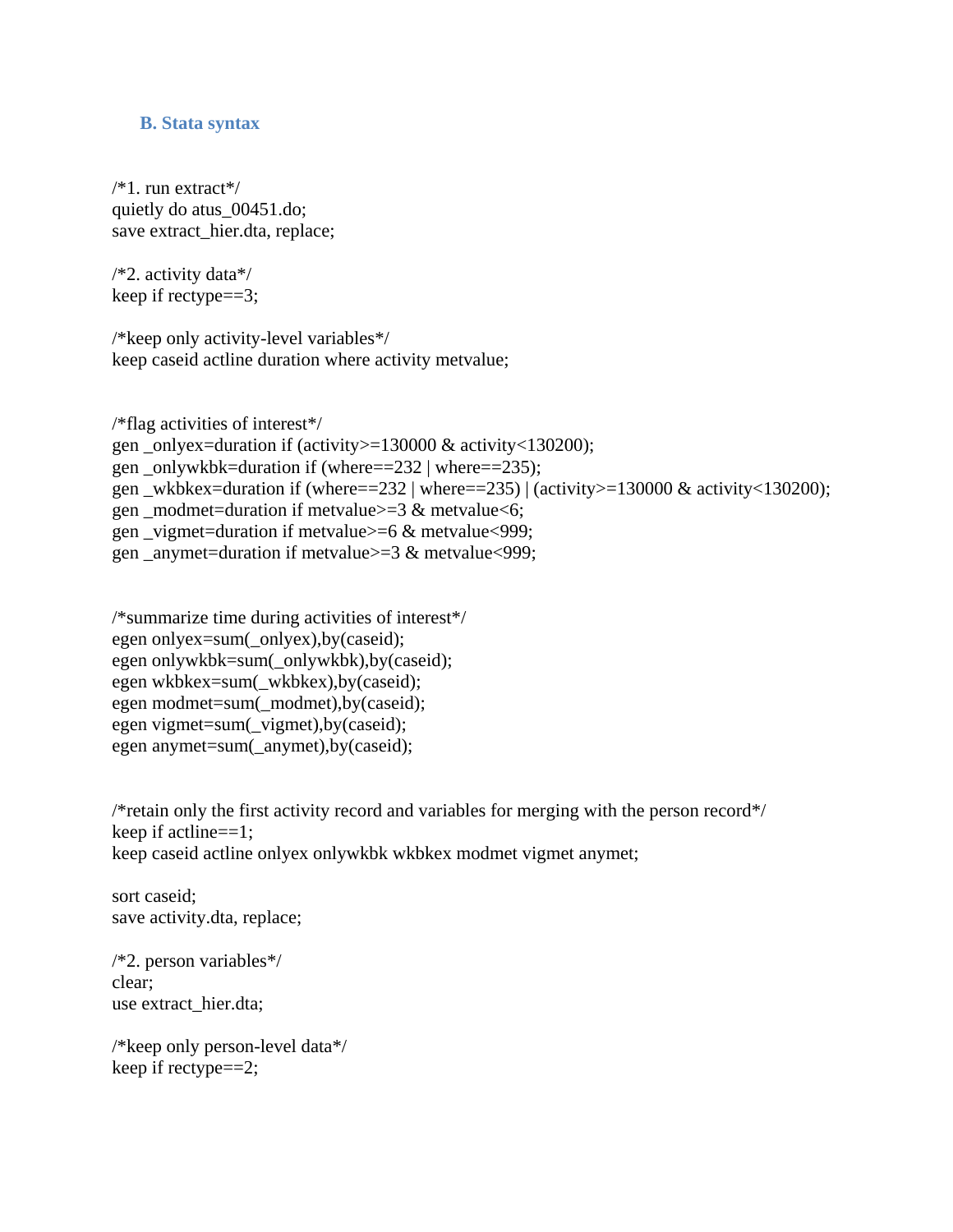/\*keep only person-level variables\*/ drop activity-actlinew;

/\*recode BMI and HEALTH\*/ gen bmicat=.; replace bmicat=1 if bmi $>$ =19 & bmi $\le$ =24; replace bmicat=2 if bmi $>=25$  & bmi $<=29$ ; replace bmicat=3 if bmi $>=$ 30 & bmi $<=$ 39; replace bmicat=4 if bmi>=40 & bmi<=998; gen health=.; replace health=genhealth if genhealth<96; sort caseid; save person.dta, replace;

/\*3. merge files\*/ merge 1:1 caseid using activity.dta; save act\_person\_merge.dta, replace;

/\*4. analysis\*/ svyset [weight=ehwt];

```
foreach v in onlyex onlywkbk wkbkex modmet vigmet anymet {; 
        svy: mean `v', over(bmicat); 
        svy: mean `v', over(health); 
        };
```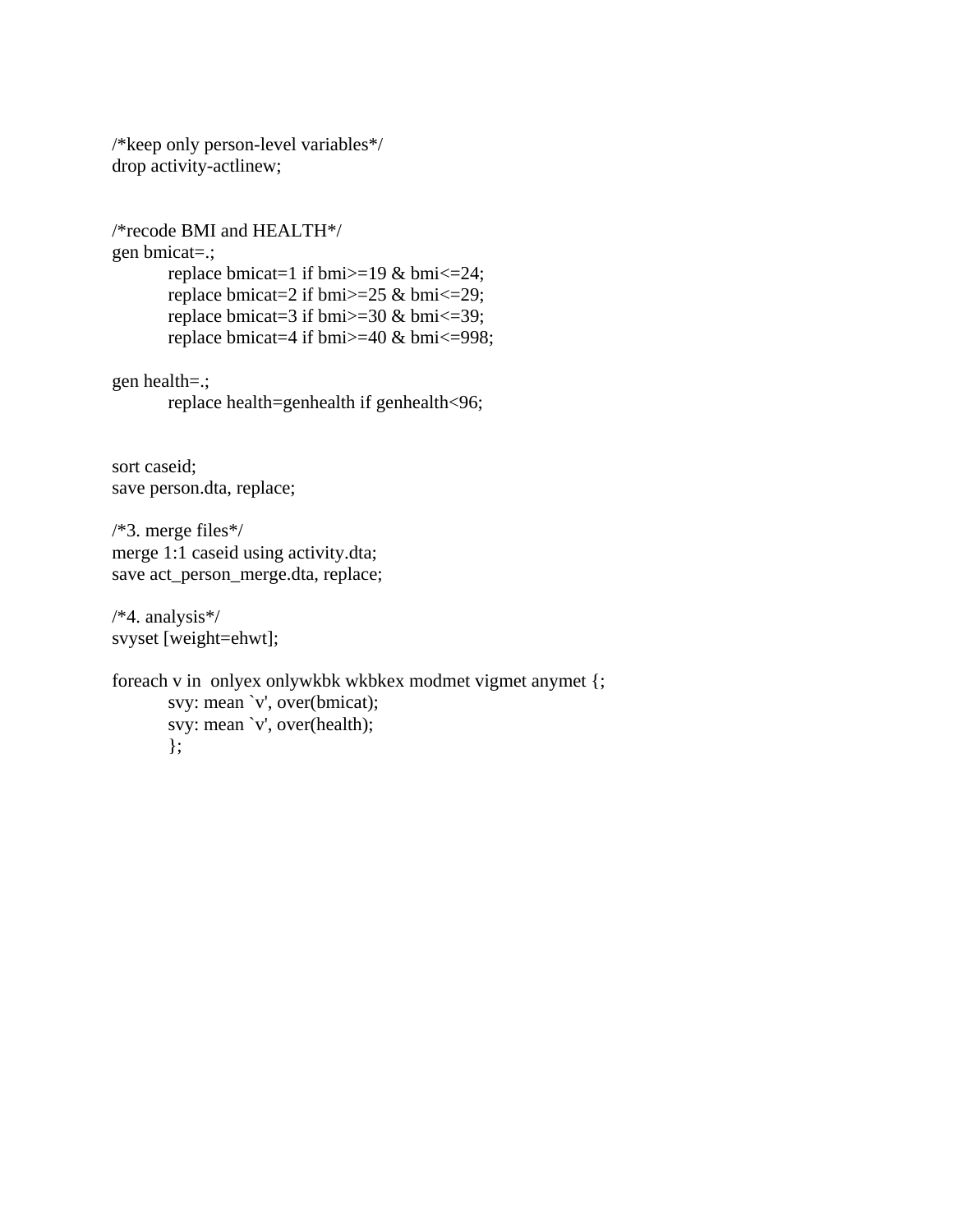#### **C: SPSS Syntax**

\*\*\*\*\*\*Define characteristics.

COMPUTE exercise=0. IF ACTIVITY GE 130000 AND ACTIVITY LT 130200 exercise=duration.

COMPUTE walk bike=0. IF WHERE=232 OR WHERE=235 walk\_bike=duration.

COMPUTE ex\_walk\_bike=0. IF (ACTIVITY GE 130000 AND ACTIVITY LT 130200) OR WHERE=232 OR WHERE=235 ex walk bike=duration.

COMPUTE moderate=0. IF METVALUE GE 3 AND METVALUE LT 6 moderate=duration.

COMPUTE vigorous=0. IF METVALUE GE 6 AND METVALUE LT 999 vigorous=duration.

\*\*\*\*\*\*Aggregate durations.

AGGREGATE /OUTFILE=\* MODE=ADDVARIABLES /BREAK=CASEID /time\_exercise=SUM(exercise) /time\_walk\_bike=SUM(walk\_bike) /time\_ex\_walk\_bike=SUM(ex\_walk\_bike) /time\_moderate=SUM(moderate) /time\_vigorous=SUM(vigorous).

SELECT IF rectype=2.

COMPUTE time\_moderate\_vigor=time\_moderate+time\_vigorous.

\*\*\*\*\*\*\*\*\*Recode BMI and Health.

COMPUTE BMI\_group=0. IF bmi ge 19 and bmi lt 25 BMI\_group=1. IF bmi ge 25 and bmi lt 30 BMI\_group=2. if bmi ge 30 and bmi lt 40 BMI\_group=3. if bmi ge 40 and bmi lt 998 BMI\_group=4. if bmi =998 or bmi=999 BMI\_group=9.

VAL LABEL BMI\_group 1 'Normal'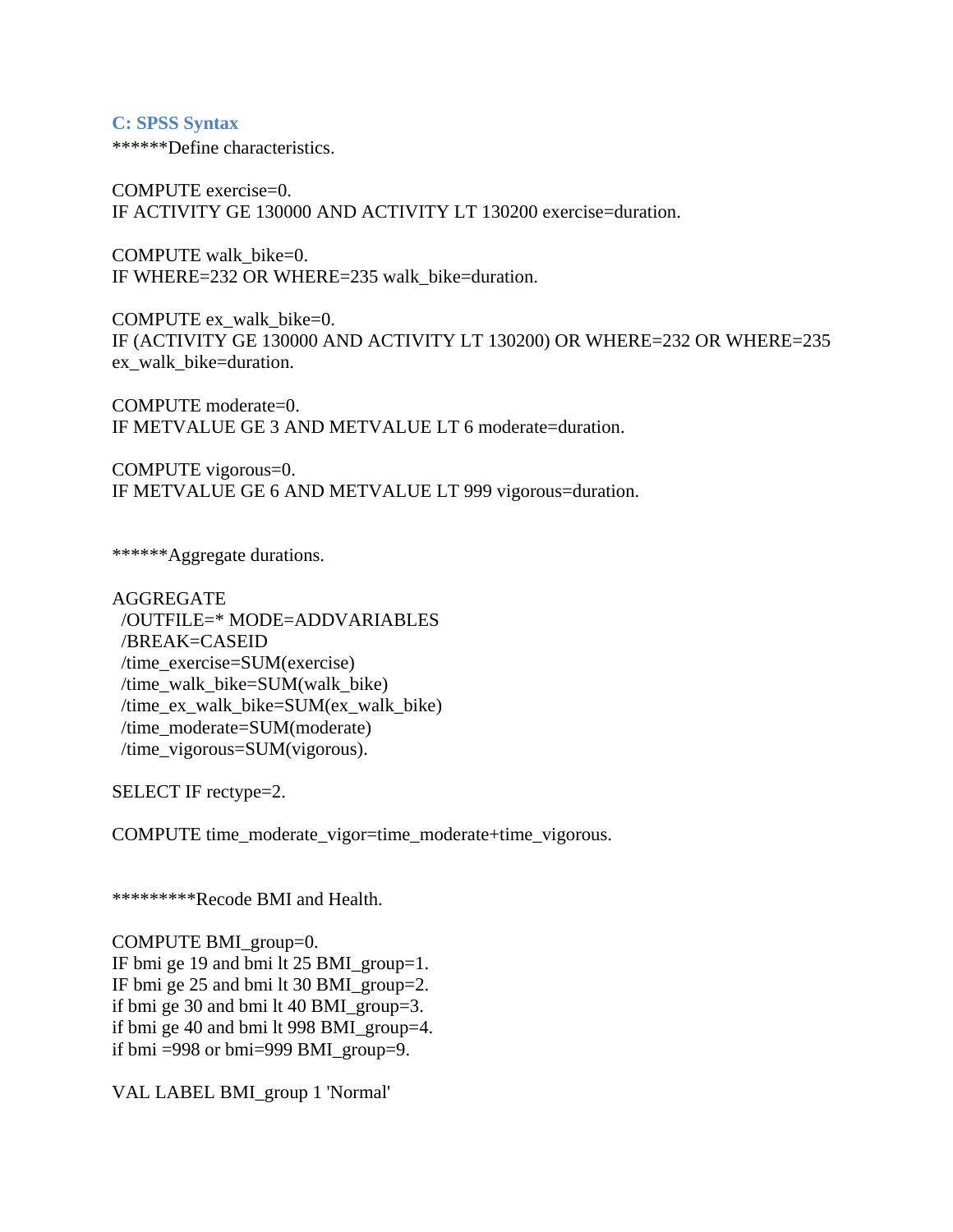2 'Overweight' 3 'Obese' 4 'Extreme obese'.

MISSING VALUES BMI\_group (0,9). MISSING VALUES GENHEALTH (96, 97,99).

\*\*\*\*\*\*\*\*\*Compute table.

WEIGHT BY EHWT.

MEANS TABLES=time\_exercise time\_walk\_bike time\_ex\_walk\_bike time\_moderate time\_vigorous time\_moderate\_vigor BY BMI\_group GENHEALTH /CELLS=MEAN.